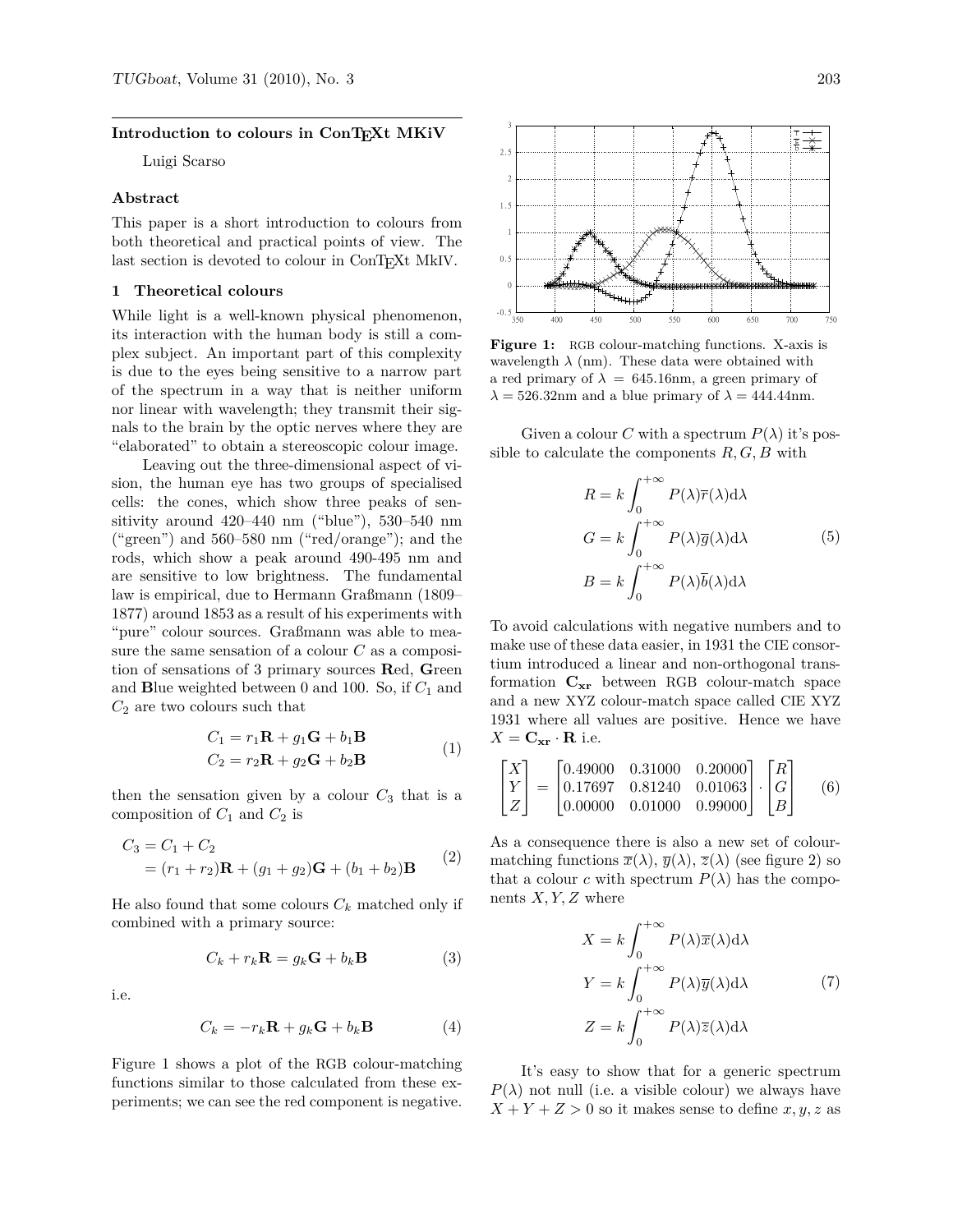

**Figure 2:** XYZ colour-matching functions per the CIE Consortium, 1931. X-axis is wavelength  $\lambda$  (nm). The CIE used slightly different virtual (i.e. calculated) primary sources from figure 1, namely 435.8nm for blue, 546.1nm for green, and 700.0nm for red. Each source is mathematically a delta (impulsive) function with amplitude  $+0.0601, +4.5907$  and  $+1.0000$ .

$$
x = \frac{X}{X + Y + Z}
$$
  
\n
$$
y = \frac{Y}{X + Y + Z}
$$
  
\n
$$
z = \frac{Z}{X + Y + Z}
$$
\n(8)

and hence *for all colours* we have  $x + y + z = 1$ ,  $0 \leq x \leq 1, 0 \leq y \leq 1, 0 \leq z \leq 1$ . This surface is then contained inside the plane  $\mathbf{x} + \mathbf{y} + \mathbf{z} - \mathbf{1} = \mathbf{0}$ and its vertical projection onto the x-y plane is the *chromaticity diagram* whose peculiar shape is sometimes referred as a horseshoe (see figure 3). It's important to understand that it describes the complete *gamut* of an idealised human eye (it's also referred to as the gamut diagram) and it's *independent* of any particular device: *all the colours that are visible by the human eye are inside the chromaticity diagram*.

This diagram has several properties:

- a flat and uniform power spectrum  $E(\lambda)$  has coordinates  $x = 1/3, y = 1/3, z = 1/3.$ It's called the achromatic point *E* and corresponds to a white light that can be used as a reference;
- there is no triangle with vertices in the gamut diagram that encloses all of the diagram itself (i.e. there are not three light sources that can produce all visible colours);
- given two points in the gamut (i.e. two real colours) all the colours in the straight line that joins them can be obtained by mixing the start and the end colours;
- given  $x, y, Y$  it's possible to calculate  $X, Y, Z$ and vice versa, so that the CIE XYZ 1931 colour space is equivalent to the CIE xyY



**Figure 3:** CIE xyY 1931 chromaticity diagram. The labels are the wavelengths  $\lambda$  in nm. The point *E* (the achromatic point) has coordinates  $x = \frac{1}{3}$ ,  $y = \frac{1}{3}$ ; the colour *C* can be seen as a result of mixing two different sets of monochromatic lights. Also a colour *D* can be a mix of the colours  $C_1$  and  $C_2$ .

1931 colour space.

But probably the most important thing is that for a given colour, in most cases there are at least two independent sets of monochromatic lights that give the same colour perception when mixed (in figure 3 the two sets are  $(\lambda = 495$ nm,  $\lambda = 569$ nm) and  $(\lambda =$  $500 \text{nm}, \lambda = 575 \text{nm}$ ) and this is the best synthesis of the complexity of the human colour perception.

The CIE XYZ 1931 colour-space has several important properties, but an important disadvantage is that it's still difficult to compute the "difference" of two colours. In fact, given  $C_1 = X_1, Y_1, Z_1$ and  $\sqrt{ }$  $C_2 = X_2, Y_2, Z_2$  then  $\Delta C = \delta_2(C_1, C_2)$  $(X_1 - X_2)^2 + (Y_1 - Y_2)^2 + (Z_1 - Z_2)^2$  is not adequate for practical purposes. For an effective Euclidean distance, researchers have found more useful non-linear transformations of the CIE XYZ 1931 colour space; one of the most used led to the CIE  $L^*a^*b^*$  1976 colour-space, with the coordinates  $L^*, a^*, b^*$  given by

$$
L^* = 116 \cdot \left[ f\left(\frac{Y}{Y_n}\right) - 16 \right]
$$
  
\n
$$
a^* = 500 \cdot \left[ f\left(\frac{X}{X_n}\right) - f\left(\frac{Y}{Y_n}\right) \right]
$$
  
\n
$$
b^* = 200 \cdot \left[ f\left(\frac{Y}{Y_n}\right) - f\left(\frac{Z}{Z_n}\right) \right]
$$
\n(9)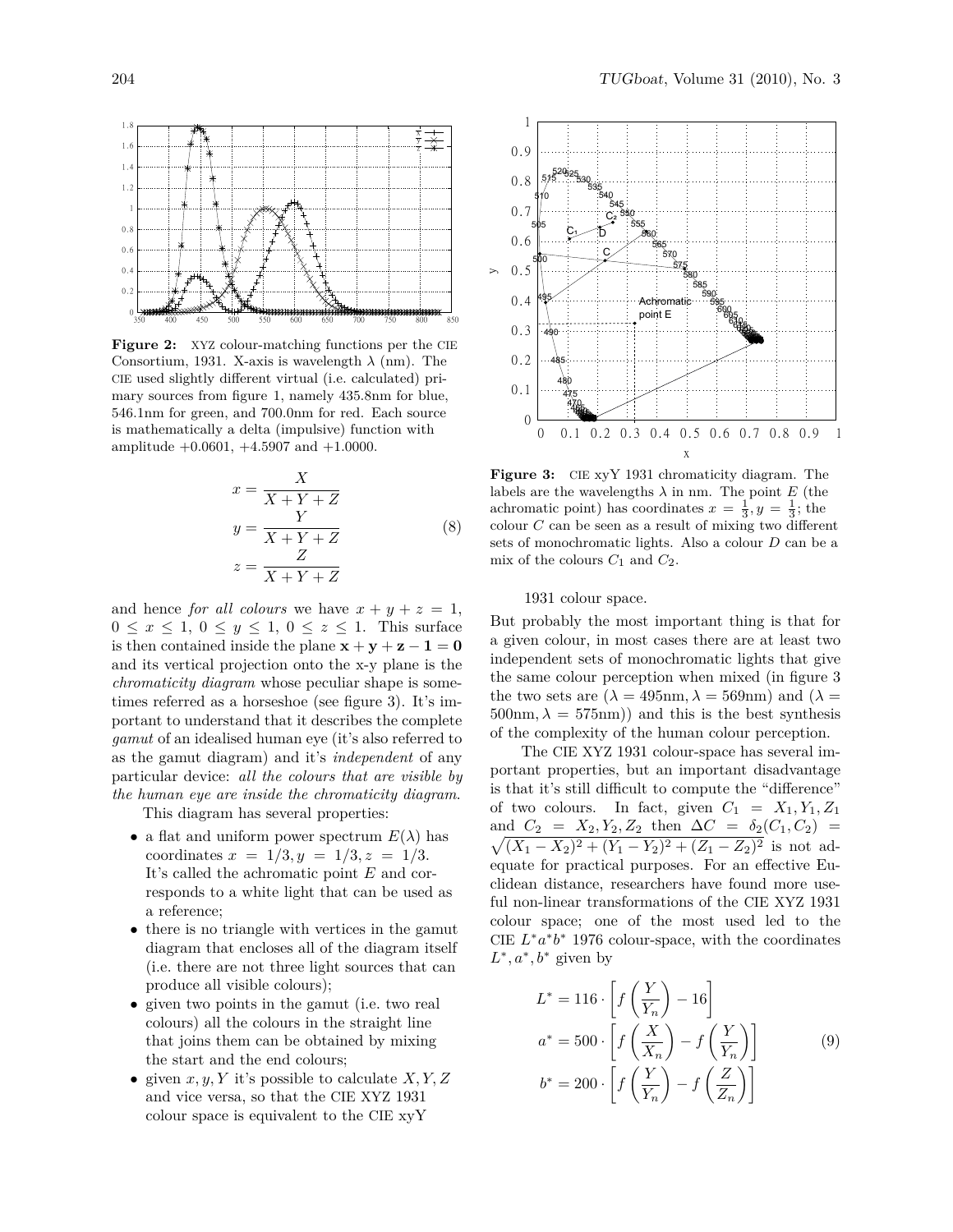and

$$
f(t) = \begin{cases} t^{\frac{1}{3}} & t > \left(\frac{6}{29}\right)^3\\ \frac{1}{3}\left(\frac{29}{6}\right)^2 t + \frac{4}{29} & \text{otherwise} \end{cases}
$$
(10)

and  $X_n, Y_n, Z_n$  is a reference white point (for example, the achromatic point *E* mentioned above).

This leads to the important problem of the reference white point. It's clear now that under a monochromatic light the colour perception of a surface is completely different from the perception of the same surface under a "white light" and hence the specification of a "white light" is of extreme importance. It's also appropriate to consider a reference white light that mimics the Sun's daylight, so that we can consider a sort of natural light. Fortunately, physics can help with the well-established concept of *black-body*.

An ideal black-body is an object that absorbs *all* incident electro-magnetic radiations and re-emits them in a characteristic and continuous spectrum. The key point is that this spectrum depends only on the temperature: at room temperature the blackbody radiation is mostly infrared wavelengths (invisible to human eyes, which is why the black body looks black), around 2000 K it is red, around 6000 K white and around 10000 K blue.

Hence it is possible to specify a temperature that identifies *precisely the spectrum* of a source light that gives a characteristic *perceptual* sensation of a colour, usually referred as *colour temperature Tc*. Nevertheless, the measure of this perception is still subjective, so more precisely the standards talk of *correlated colour temperature (CCT)*  $T_{cp}$ . The CIE has specified several of these sources to be used as "white light" only, and not as a general mechanism to define a colour; here is an example of these references sources:

| Source CCT      | <b>Note</b>                    |
|-----------------|--------------------------------|
| D <sub>50</sub> | 5003 K Daylight, horizon light |
| D <sub>55</sub> | 5503 K Daylight, midmorning    |
| D <sub>65</sub> | 6504 K Daylight, noon light    |
| D75             | 7504 K Daylight, north sky     |
| F               | 5454 K Equal energy            |
| F4              | 2940 K Fluorescent, warm white |

Of course every source is a point on the chromaticity diagram (figure 3); for example,  $D50 =$ (0*.*34567*,* 0*.*35850) and D65 = (0*.*31271*,* 0*.*32902).

#### **2 Practical colours**

The colour spaces seen so far are exhaustive and device independent — and *theoretical*. Practical devices always have a gamut that is strictly contained in the CIE xyY 1931 diagram, and in the printing world what matters is the colour of a surface (usually a paper) that is determined by the reflection of the light of a source. Hence there are three effective way to obtain a colour:

**Addition.** This is how a monitor (CRT or LCD), a *transmitting medium*, works: red, green and blue pixels are side by side (hence not overlapping) and each can emit between  $0$  (off) and  $2<sup>n</sup>$  (express in a convenient unit). For example, if we have  $n = 8$  and hence  $2^8 = 256$  levels for each pixel, a colour *C* can have RGB components  $(R,G,B)=(0x1C,0x45,0x3B)$ or hexadecimal value 0x1C453B. The colour depth is  $8*3 = 24$  bits, hence we have max  $2^{24}$  colours (more than 16 million). Some RGB colours can be specified also with 16-bit pixel values  $(2^{48}, \text{ more than})$  $281 \cdot 10^{12}$  or as a real value between 0 and 1 e.g.  $(r, g, b) = (0.1, 0.2, 0.45)$ . It's important also to note that digital cameras and scanners store their data as RGB values (so more bits mean more precision for image processing) because most modern consumer transmitting devices share the same basic technical implementations (i.e. they have almost the same gamut).

**Subtraction.** With an ideally white source  $(1.0,$ 1.0, 1.0) the reflected colour of a surface (a type of *reflecting media*) can be described as  $(r, g, b)$ =  $(1-c,1-m,1-y)$ , where  $(c,m,y)$  synthesise the filtered portion of the spectrum of the ideal white light. This is how a digital colour printer works: each dot printed is obtained by an overlapping of 4 dots coloured cyan, magenta, yellow and black (called the *key colour*) where each is between 0.0 (not drawn) and 1.0 (fully drawn); the order of overlapping is also important in industrial printers, and is usually  $c, m, y, k$ . It's clear that the white colour  $r=1.0$ ,  $b=1.0$ ,  $g=1.0$  is  $c=0.0$ ,  $m=0.0$ ,  $y=0.0$ which means 'don't print anything' or, better, 'show the colour of the surface' which can be different from white (that's why these devices cannot print a white colour on a black paper). The black component is essential to ensure correct colours (for example  $(c,m,y)=(1.0,1.0,1.0)$  is usually a dark brown) hence a theoretical CMY colour is always translated to a practical CMYK; also common is to express values as real values between 0.0 and 1.0 or in percentages. Another important point is that a CMYK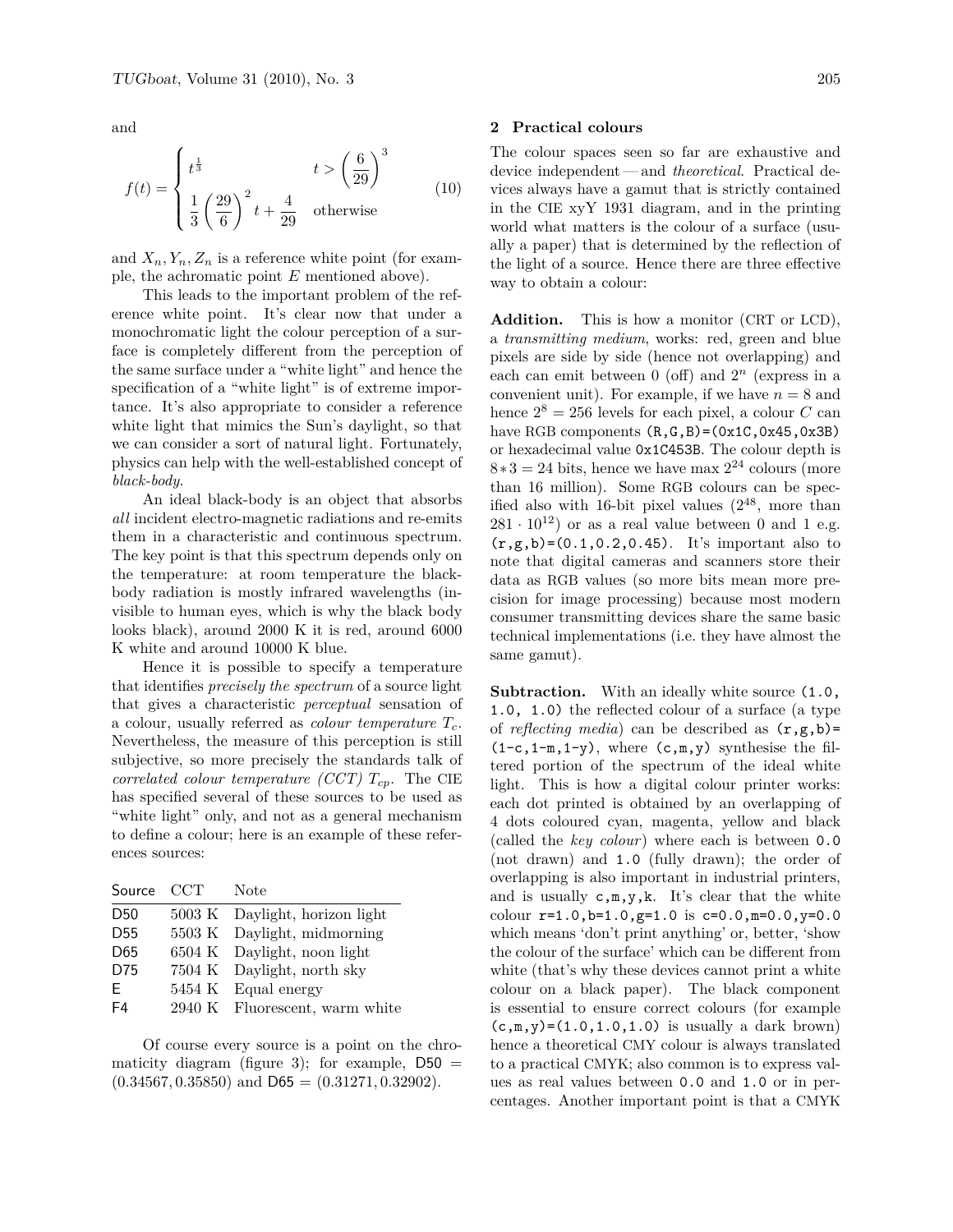colour is always defined with reference to white light (e.g. D50) otherwise it makes no practical sense.

**Mixing inks.** As seen in the colour *D* of figure 3, a colour can be a mixing, on a precise type of paper, of a set of industrial inks (often called spot colours) taken from a de facto standard colour catalogue in a precise quantity. This is how an offset press works; for example, colour PANTONE 567 EC from Pantone colour bridge coated Euro 1st Edition. The support is coated paper (can also be uncoated) and the source light is D50. There can also be RGB colour that at least gives an idea of the real colour (in this case 0x1C453B) but this is not always possible: there are inks without any RGB or CMYK representation.

Thus, every media has its own colour space (i.e. a specific gamut, a subset of the CIE XYZ 1931 diagram) and a way to walk between them is given by a *ICC colour profile*, which is a map between the specific gamut of the device and a standard colour space called the *Profile Connection Space*, that is in turn based on CIE XYZ 1931 with default source light D50. The key point is that this PCS colour space is device-independent, making it possible to compare two different device-dependent colour spaces, and also to specify a 'colour rendering style' of the device-dependent colour space to match the desired result. These 'styles', called *rendering intent*, are *absolute colorimetric*, *relative colorimetric*, *perceptual* and *saturation*. From ICC specifications, "the colorimetric rendering intents operate directly on measured colorimetric values, though possibly with correction for chromatic adaptation when the measured values were not calculated for the D50 PCS illuminant. The other rendering intents (perceptual and saturation) operate on colorimetric values which are corrected in an as-needed fashion to account for any differences between devices, media, and viewing conditions".

Here is a short list of ICC profiles:

- sRGB\_v4\_ICC\_preference.icc: RGB colour space. The profile of most of LCDs, scanners and digital cameras;
- ISOcoated\_v2\_eci\_300.icc: CMYK colour space. To be used for machine-finished glossy or matte coated papers. It's considered a more or less standard profile (Europe);
- UncoatedFOGRA29.icc: CMYK colour space. To be used for uncoated papers (Europe);
- GRACoL2006\_Coated1v2.icc: CMYK colour space. To be used for machine-finished glossy or matte coated papers (USA).

A very useful program to explore the colour profiles is transicc from little cms, a C library also useful in implementing a colour management system. Here is a simple example on how to convert a red RGB colour  $C_0$  to the equivalent CMYK  $C_1$ ; note the ICC profiles and the -t0 option that means the rendering intent is 'perceptual':

```
# transicc.exe -isRGB_v4_ICC_preference.icc
   -oISOcoated_v2_300_eci.icc -v3 -t0
```
LittleCMS ColorSpace conversion calculator ... Profile:

sRGB v4 ICC preference perceptual intent beta Output profile:

ISO Coated v2 300% (ECI)

... Enter values, 'q' to quit R? 255 G? 0 B? 0 C=0.6210 M=99.6170 Y=89.6544 K=2.6841 [PCS] Lab=(48.3055,86.7471,68.7393) XYZ=(37.1789,17.0361,0.7712)

It's worth observing that the theoretical CMYK colour  $C_2=(0,1.0,1.0,0)$  has the coordinates [PCS] Lab=(49.4726,65.9508,52.1581) and thus  $\Delta E^* = \sqrt{(L_1 - L_2)^2 + (a_1 - a_2)^2 + (b_1 - b_2)^2}$ 26*.*623 while two colours are regarded as identical if  $\Delta E^*$  < 2.8 .

### **3 Colours in ConTEXt**

The PDF Reference describes three families of colour spaces:

- 1. the *device colour spaces*: DeviceGray, DeviceRGB, DeviceCMYK;
- 2. the *CIE base colour spaces*: Lab, ICCBased, CalGray, CalRB;
- 3. the *specials*: Pattern, Indexed, Separation, DeviceN.

In ConTEXt MkIV it's possible to define a device colour space with the \setupcolors and \definecolor macros, as in

```
\setupcolors[state=start,rgb=yes,cmyk=yes]
\definecolor[BlueGRAY][s=0.1]
\definecolor[BlueRGB][r=.1,g=.1,b=1]
\definecolor[BlueCMYK][c=0.9,m=.0.909,y=0,k=0]
\definecolor[Blue][r=.1,g=.1,b=1,
      c=0.9,m=.0.909,y=0,k=0]
```
Then we can use it by its name as in \color[Blue] {I'm blue}. The GRAY colour space is the last resort, and the RGB colour space has precedence over CMYK, so Blue is an RGB colour; if we use rgb=no,cmyk=yes, then Blue is the inverted CMYK colour  $(1-r, 1-g, 1-b)$ , not the one specified (the same for rgb=yes,cmyk=no), and with